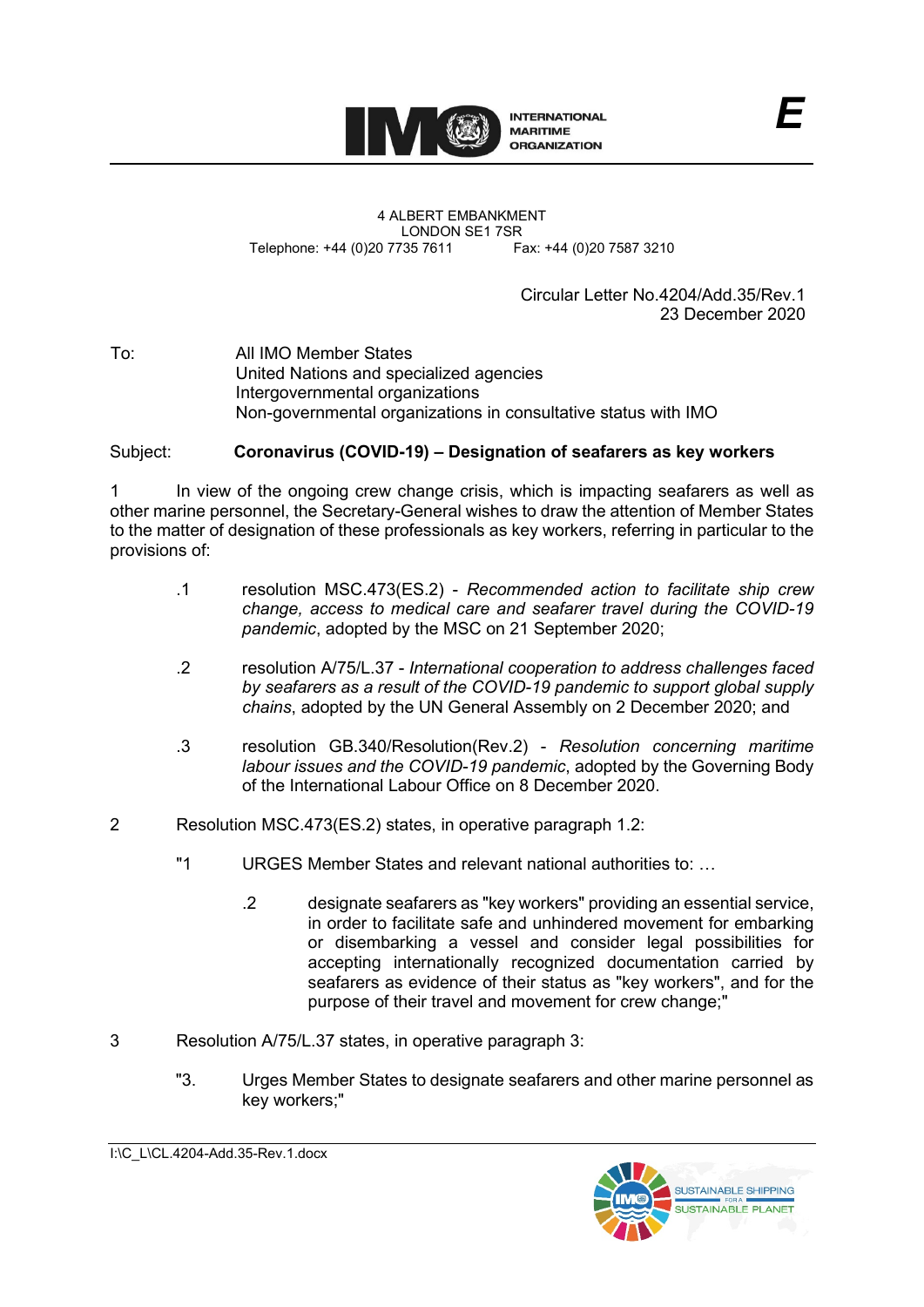4 Resolution GB.340/Resolution(Rev.2) states in operative paragraph 1, inter alia:

ʺ1. Urges all Members, in accordance with applicable national laws and regulations, to: ... designate seafarers as "key workers", for the purpose of facilitation of safe and unhindered movement for embarking or disembarking a vessel, and the facilitation of shore leave, and when necessary, to shore-based medical treatment;"

5 By the date of this Circular Letter, the Secretary-General had received 49 notifications from Member States and Associate Members that have designated seafarers as key workers, as listed in the annex.

6 Member States that have not yet done so are strongly encouraged to take action to address this issue and designate seafarers as key workers as a matter of urgency.

\*\*\*